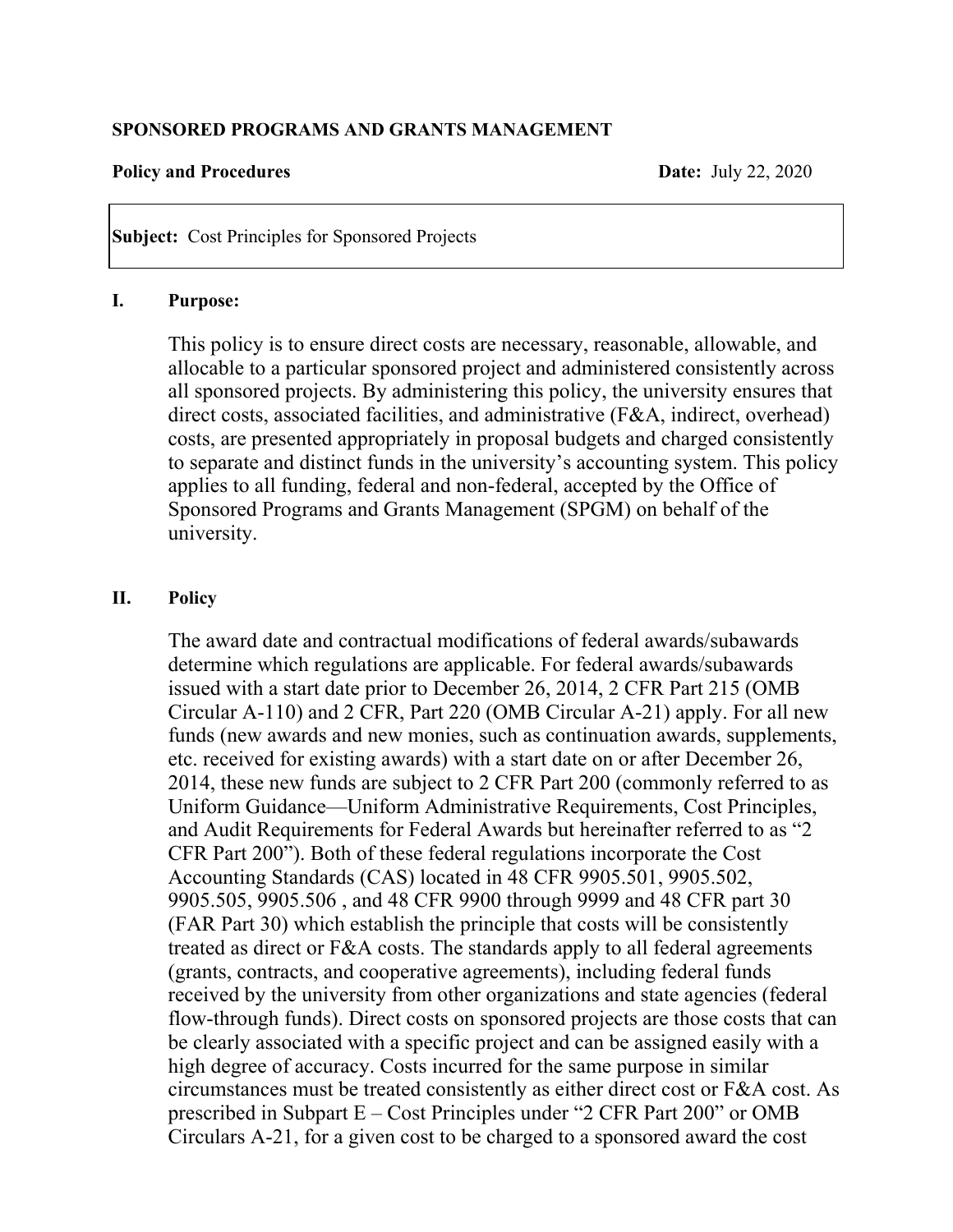must be allowable, reasonable, and allocable and all of the criteria outlined in Sections 2.1, 2.2 and 2.3 must be met

**A. Allowable (2 CRF 200.403).** For a cost to be considered allowable it must:

- be necessary and reasonable for the performance of the federal award;
- not be designated as "unallowable" under federal regulations for selected items of cost;
- adhere to sponsor-specific policies and award-specific terms and conditions; •adhere to state and university policies, procedures and regulations regarding specific items of cost;
- be given consistent treatment, i.e., a cost may not be assigned to a federal award as a direct cost if any other cost incurred for the same purpose in like circumstances has been allocated to the federal award as an F&A cost;
- not be included as a cost or used to meet cost sharing or matching requirements on any other federally financed project in either the current or a prior period; and
- be adequately documented.

**B. Reasonable (2 CFR 200.404).** For a cost to be considered reasonable it must:

- generally recognized as ordinary and necessary for the performance of the federal award;
- reasonably priced based on sound business practices;
- compliant with state and university procurement policies and procedures;
- compliant with federal and state laws and regulations and terms and conditions of the federal award;
- comparably priced for the geographic area; and
- reasonable as determined by a prudent business person.

**C. Allocable (2 CFR 200.405).** For a cost to be considered allocable it must:

- be incurred solely to advance the work funded under the federal award; and
- benefit the sponsored project and other work of the university in proportions that can be clearly documented through reasonable methods.
	- o If a cost benefits two or more projects or activities in proportions that can be determined and documented without undue effort or expense, the cost must be allocated to the projects based on the proportional benefit.
	- o If a cost benefits two or more projects or activities in proportions that cannot be determined with normal precision because of the interrelationship of the work involved, then the costs may be allocated or transferred to benefitted projects on any reasonably documented basis, such as the Principal Investigator's documented estimate.
	- o Supplies and equipment may not be purchased simply to use an unobligated balance remaining at the end of a project or used to restock inventory to replenish supplies used during the life of the project.